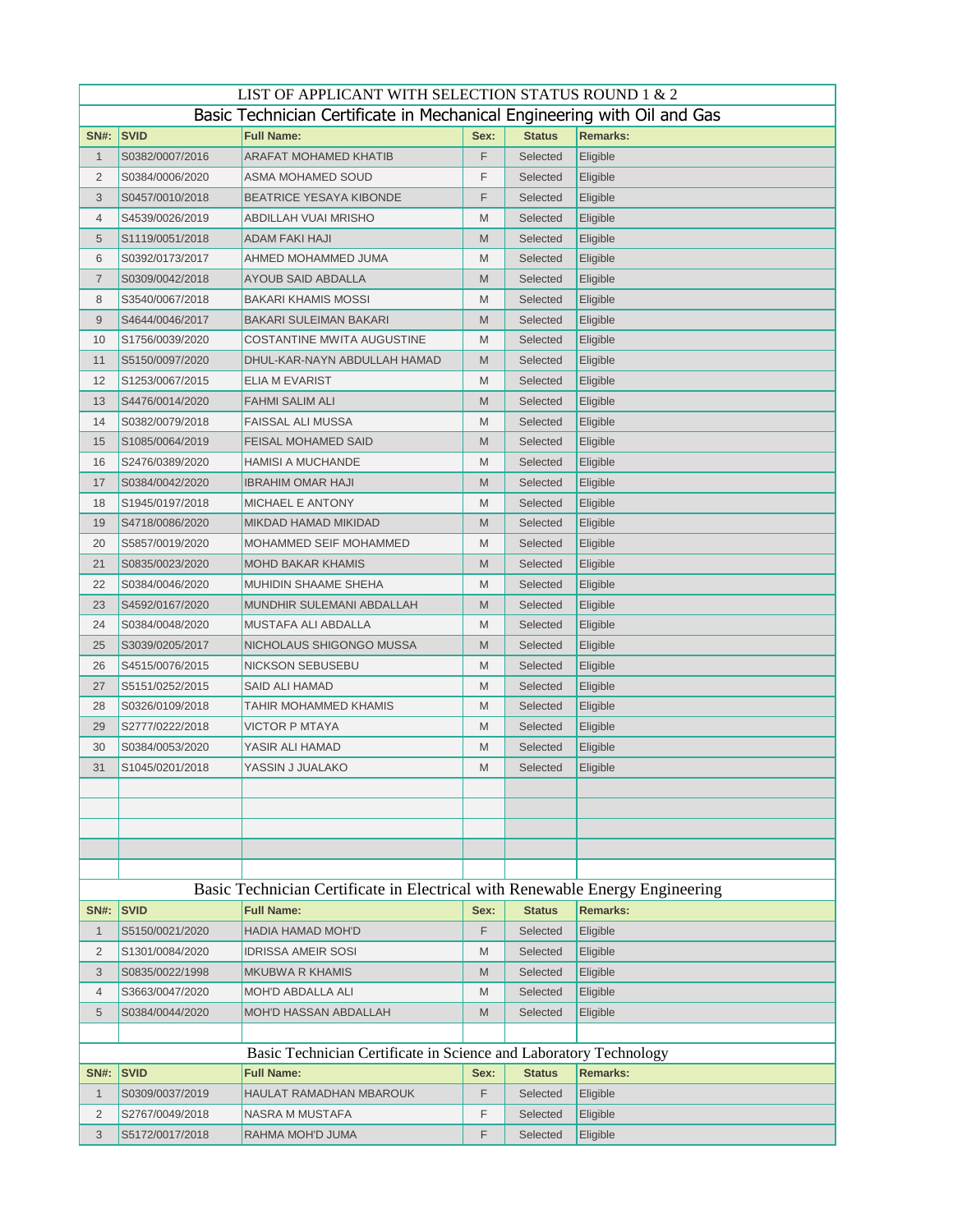| $\overline{4}$ | S4644/0050/2018   | SAADA KIONGWE VUAI                                                   | F    | Selected      | Eligible        |
|----------------|-------------------|----------------------------------------------------------------------|------|---------------|-----------------|
| 5              | S5176/0038/2019   | SABRINA SALIM RASHID                                                 | F    | Selected      | Eligible        |
| 6              | S0916/0058/2018   | TERESIA JACKILINA KAYEMA                                             | F    | Selected      | Eligible        |
| 7              | S0217/0056/2018   | UPENDO CHRISPIN NGWENYA                                              | F    | Selected      | Eligible        |
| 8              | S5572/0025/2018   | WARDA ALI MASSOUD                                                    | F    | Selected      | Eligible        |
| 9              | S5176/0030/2018   | ABDULHALIM FAUZI MOH'D                                               | M    | Selected      | Eligible        |
| 10             | S4138/0010/2018   | BUCHINGERA BIDANGA BUNDUSHA                                          | M    | Selected      | Eligible        |
| 11             | S0310/0077/2019   | JUMA A JUMA                                                          | M    | Selected      | Eligible        |
| 12             | P0330/0266/2020   | JUNIOR K NCHIA                                                       | M    | Selected      | Eligible        |
| 13             | S4463/0038/2015   | KUBOBELA HAMIS HASSAN                                                | M    | Selected      | Eligible        |
| 14             | S3826/0098/2020   | LUQMAN HILAL SAID                                                    | M    | Selected      | Eligible        |
| 15             | S4463/0023/2017   | <b>MOHAMED JUMANNE HUSSEIN</b>                                       | M    | Selected      | Eligible        |
| 16             | S0392/0185/2018   | SAID KOMBO BAKAR                                                     | M    | Selected      | Eligible        |
|                |                   |                                                                      |      |               |                 |
|                |                   |                                                                      |      |               |                 |
|                |                   |                                                                      |      |               |                 |
|                |                   |                                                                      |      |               |                 |
|                |                   | Basic Technician Certificate in Civil and Transportation Engineering |      |               |                 |
| <b>SN#:</b>    | <b>SVID</b>       | <b>Full Name:</b>                                                    | Sex: | <b>Status</b> | <b>Remarks:</b> |
| $\mathbf{1}$   | S0479/0006/2018   | ELIZABETH GODFREY MASSAWE                                            | F    | Selected      | Eligible        |
| 2              | S1819/0010/2019   | FAT-HIYA MASOUD MUSSA                                                | F    | Selected      | Eligible        |
| 3              | S0835/0006/2019   | FATMA KASSIM MOHAMMED                                                | F    | Selected      | Eligible        |
| 4              | S5249/0009/2019   | HAYAAM SALIM MOHAMMED                                                | F    | Selected      | Eligible        |
| 5              | S5150/0029/2020   | KAUTHAR SAID HAMAD                                                   | F    | Selected      | Eligible        |
| 6              | S0381/0035/2020   | KHAULAT ABDULLA MBAROUK                                              | F    | Selected      | Eligible        |
| 7              | S0272/0034/2018   | MURRSALINA SAID ABDALLA                                              | F    | Selected      | Eligible        |
| 8              | S5701/0005/2020   | NAIFAT ALI RASHID                                                    | F    | Selected      | Eligible        |
| 9              | S1171/0229/2020   | NASRA KHAMIS HAMZA                                                   | F    | Selected      | Eligible        |
| 10             | S0501/0072/2020   | NAWAL MOHAMMED SAID                                                  | F    | Selected      | Eligible        |
| 11             | P4644/0090/2020   | RAHMA S KOKE                                                         | F    | Selected      | Eligible        |
| 12             | S5060/0026/2019   | RAIYYAN MAHMOUD MBAROUK                                              | F    | Selected      | Eligible        |
| 13             | S1119/0035/2018   | SALMA ZUBEIR MOHAMMED                                                | F    | Selected      | Eligible        |
| 14             | S1184/0017/2018   | SAMIRA KHAMIS NASSOR                                                 | F    | Selected      | Eligible        |
| 15             | S1819/0046/2019   | ABDALLA MUSSA ALI                                                    | M    | Selected      | Eligible        |
| 16             | S0384/0031/2020   | ABDUL-RAHMAN MOHAMMED THALABA                                        | M    | Selected      | Eligible        |
| 17             | S0384/0018/2017   | ABDUL-SALAMI A IBRAHIM                                               | M    | Selected      | Eligible        |
| 18             | S0392/0090/2018   | ABDULHALIM IDRISA AMEIR                                              | M    | Selected      | Eligible        |
| 19             | S5240/0017/2020   | ABDULHAMID AMOUR RASHID                                              | M    | Selected      | Eligible        |
| 20             | S1184/0027/2018   | ABDULKARIM KHAMIS NASSOR                                             | M    | Selected      | Eligible        |
| 21             | S0835/0010/2020   | ABDULRAZAK IMAM JUMA                                                 | M    | Selected      | Eligible        |
| 22             | EQ2021002656/2019 | ADH-HAR IDRISSA RAJAB                                                | M    | Selected      | Eligible        |
| 23             | S4217/0086/2020   | AFIDHU RUTATUMBA HARUNA                                              | M    | Selected      | Eligible        |
| 24             | S3663/0034/2020   | AHMED HASSAN ALI                                                     | M    | Selected      | Eligible        |
| 25             | S2509/0023/2018   | AHMED KHAMIS FARAJI                                                  | M    | Selected      | Eligible        |
| 26             | S0835/0011/2020   | AHMED MOHAMMED ABDULRAHMAN                                           | M    | Selected      | Eligible        |
| 27             | S0835/0011/2018   | ALI HAJI MJAKA                                                       | M    | Selected      | Eligible        |
| 28             | S0382/0071/2018   | ALI JUMA KHAMIS                                                      | M    | Selected      | Eligible        |
| 29             | S0835/0012/2020   | ALI KASSIM HEMED                                                     | M    | Selected      | Eligible        |
| 30             | S0309/0036/2020   | ALI SALIM KHAMIS                                                     | M    | Selected      | Eligible        |
| 31             | S0384/0037/2020   | AMEIR KHAMIS YUSSUF                                                  | M    | Selected      | Eligible        |
| 32             | S0390/0197/2019   | ARIF SALEH JAFFAR                                                    | M    | Selected      | Eligible        |
| 33             | S0995/0070/2019   | ASIM MOHAMED SULEIMAN                                                | M    | Selected      | Eligible        |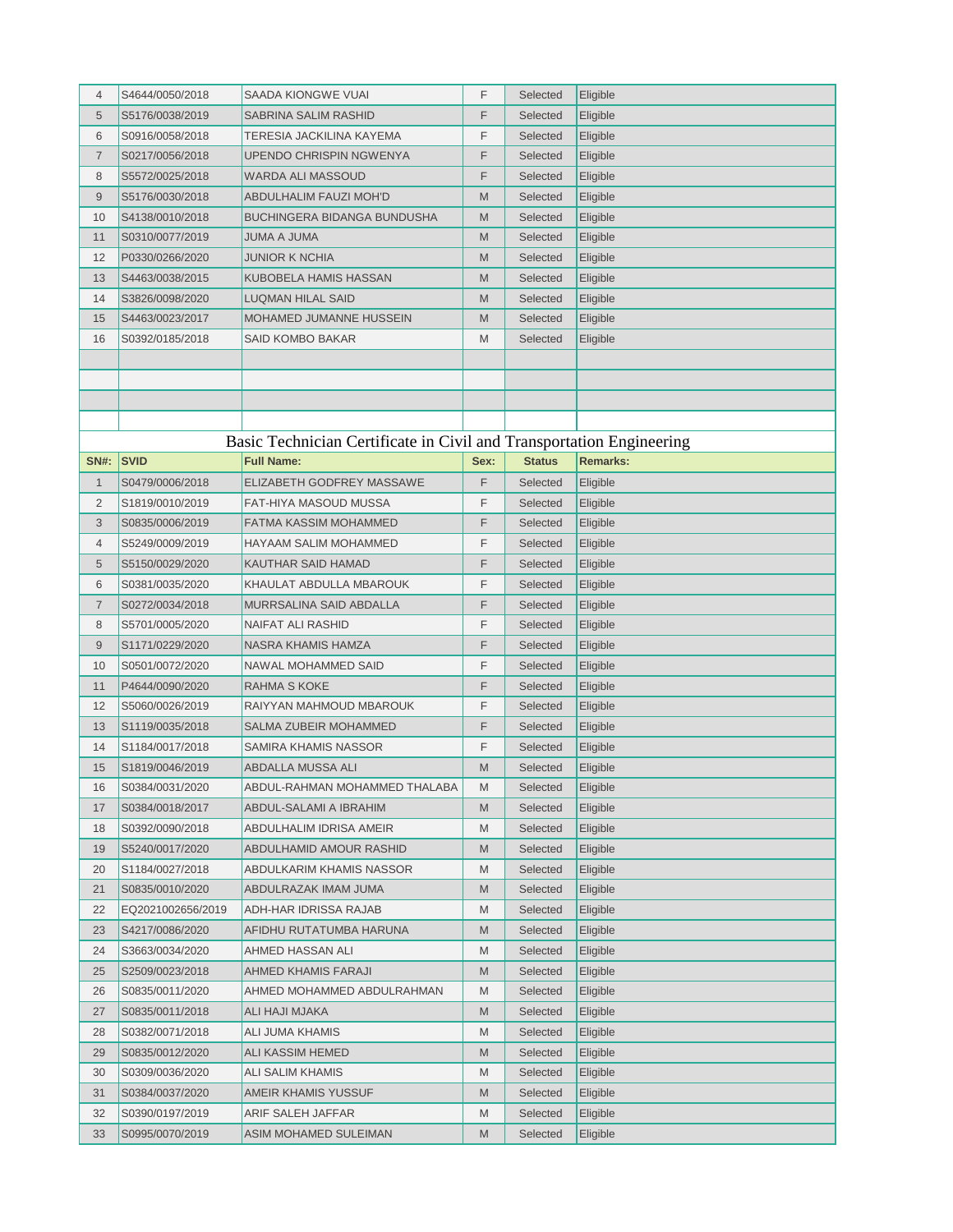| 34          | S0605/0120/2015 | <b>BENJAMIN M PAULO</b>                              | M    | Selected      | Eligible        |
|-------------|-----------------|------------------------------------------------------|------|---------------|-----------------|
| 35          | S0960/0165/2018 | <b>FRANK S CHOBALIKO</b>                             | M    | Selected      | Eligible        |
| 36          | S0835/0018/2020 | HAJI FAKI MAKAME                                     | M    | Selected      | Eligible        |
| 37          | S3663/0041/2020 | <b>HAMAD KHAMIS SULEIMAN</b>                         | M    | Selected      | Eligible        |
| 38          | S0309/0069/2017 | HASSAN HAMAD JUMA                                    | M    | Selected      | Eligible        |
| 39          | S5222/0034/2017 | HASSAN MAKAME HAJI                                   | M    | Selected      | Eligible        |
| 40          | S5699/0006/2020 | HUSSEIN HAMAD MAKAME                                 | M    | Selected      | Eligible        |
| 41          | S4476/0019/2020 | <b>IBRAHIM MOHAMMED ABDULL-RAHMAN</b>                | M    | Selected      | Eligible        |
| 42          | S5060/0015/2019 | <b>IPTISAM JUMA MAKUNGU</b>                          | M    | Selected      | Eligible        |
| 43          | S1366/0045/2020 | IS-HAK IBRAHIM ALI                                   | M    | Selected      | Eligible        |
| 44          | S1309/0146/2020 | ISSA HAFIDH ISSA                                     | M    | Selected      | Eligible        |
| 45          | S4217/0106/2020 | JAFFAR ABDULRAFIU JAFFAR                             | M    | Selected      | Eligible        |
| 46          | S4644/0149/2020 | JUMA KOMBO HAMAD                                     | M    | Selected      | Eligible        |
| 47          | S1561/0066/2019 | <b>KASSIM SOUD IDDI</b>                              | M    | Selected      | Eligible        |
| 48          | S4476/0042/2018 | KHAMIS ABADHARI KHAMIS                               | M    | Selected      | Eligible        |
| 49          | S0382/0151/2016 | LUQMAN KIROSA HAMISI                                 | M    | Selected      | Eligible        |
| 50          | S0106/0017/2015 | MARSELLINO E MIHWELA                                 | M    | Selected      | Eligible        |
| 51          | S5133/0045/2020 | <b>MOH'D MANSOUR MOH'D</b>                           | M    | Selected      | Eligible        |
| 52          | S3556/0079/2018 | <b>MOHAMED RASHID ALI</b>                            | M    | Selected      | Eligible        |
| 53          | S1184/0041/2020 | <b>MOHAMMED HABIB KHAMIS</b>                         | M    | Selected      | Eligible        |
| 54          | S0835/0025/2020 | MSELLEM SALEH MSELEM                                 | M    | Selected      | Eligible        |
| 55          | S2405/0250/2020 | MSHENGA ABDALLA ALLY                                 | M    | Selected      | Eligible        |
| 56          | S0384/0045/2020 | MUHAMAD ABDU MUHAMAD                                 | M    | Selected      | Eligible        |
| 57          | S5537/0050/2019 | MUHAMMED ABDALLAH OMAR                               | M    | Selected      | Eligible        |
| 58          | S0835/0024/2020 | MUHAMMED SALEH SALIM                                 | M    | Selected      | Eligible        |
| 59          | S5246/0036/2020 | MUKRIM JUMA MUSSA                                    | M    | Selected      | Eligible        |
| 60          | S5708/0023/2020 | NASSIR RASHID SEIF                                   | M    | Selected      | Eligible        |
| 61          | P1304/0038/2008 | NASSOR A HAMAD                                       | M    | Selected      | Eligible        |
| 62          | S0995/0082/2020 | OMAR MBAROUK SALIM                                   | M    | Selected      | Eligible        |
| 63          | S0309/0123/2019 | <b>OMAR MOH'D SALIM</b>                              | M    | Selected      | Eligible        |
| 64          | S0383/0121/2014 | OTHMAN ALI HAMADI                                    | M    | Selected      | Eligible        |
| 65          | S0384/0050/2020 | OTHMAN ALI KHAMIS                                    | M    | Selected      | Eligible        |
| 66          | S0392/0182/2018 | OTHMAN KASSIM ABDALLA                                | M    | Selected      | Eligible        |
| 67          | S0384/0051/2020 | OTHMAN MOHAMED HADHAR                                | M    | Selected      | Eligible        |
| 68          | S0392/0184/2018 | RAMADHAN FAKI ALI                                    | M    | Selected      | Eligible        |
| 69          | S0382/0122/2018 | RASHID MOHAMED RASHID                                | M    | Selected      | Eligible        |
| 70          | S0188/0188/2018 | SALEH MASHAURI SHEIKH                                | M    | Selected      | Eligible        |
| 71          | S5047/0036/2020 | SALIM AMINI KHALID                                   | M    | Selected      | Eligible        |
| 72          | S0835/0033/2018 | SULEIMAN NASSOR HEMED                                | M    | Selected      | Eligible        |
| 73          | P1558/0047/2020 | YAHYA ALPHONCE NG'OMBEYABULIMA                       | M    | Selected      | Eligible        |
| 74          | S0835/0031/2020 | YUNUS SALIM KASSIM                                   | M    | Selected      | Eligible        |
|             |                 |                                                      |      |               |                 |
|             |                 |                                                      |      |               |                 |
|             |                 | Basic Technician Certificate in Computer Engineering |      |               |                 |
| <b>SN#:</b> | <b>SVID</b>     | <b>Full Name:</b>                                    | Sex: | <b>Status</b> | <b>Remarks:</b> |
| 1           | S1366/0001/2020 | ADILA SHARUK SULEIMAN                                | F    | Selected      | Eligible        |
| 2           | S4628/0020/2017 | <b>IRENE A MWAFWENGA</b>                             | F    | Selected      | Eligible        |
| 3           | S0384/0025/2020 | WARDA BAKAR ABDU                                     | F    | Selected      | Eligible        |
| 4           | S0384/0039/2020 | DHULQARNAYN ALLY MUHAMMED                            | M    | Selected      | Eligible        |
| 5           | S5047/0082/2017 | IBRAHIM MBAROUK ABDALLA                              | M    | Selected      | Eligible        |
| 6           | S5176/0056/2020 | MAALIM HAMAD MAALIM                                  | M    | Selected      | Eligible        |
| 7           | S5249/0028/2018 | MUUMIN MUSTAFA ALI                                   | M    | Selected      | Eligible        |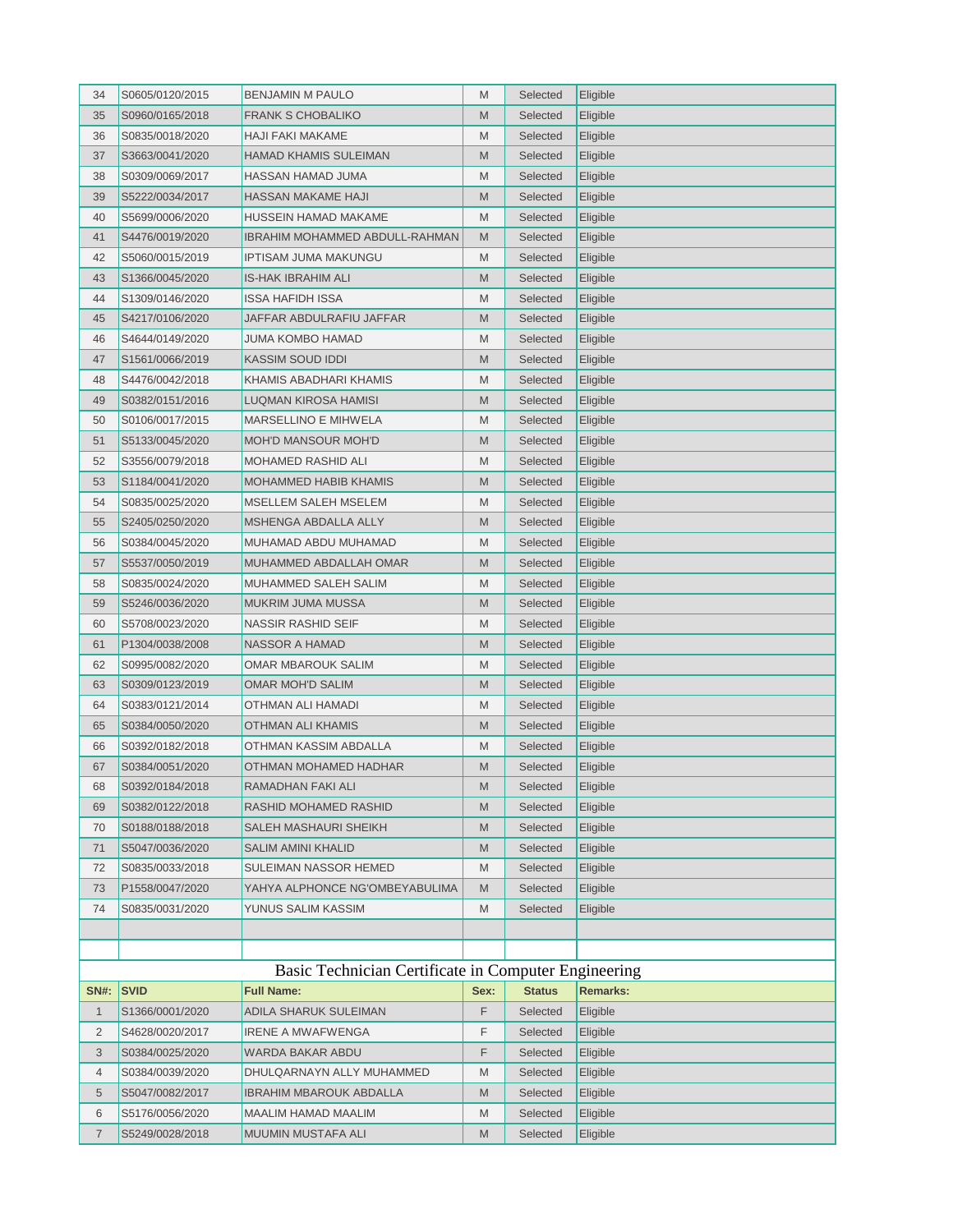| 8              | S0384/0042/2017 | PHILIP W YUSTINO                                                              | M    | Selected      | Eligible        |
|----------------|-----------------|-------------------------------------------------------------------------------|------|---------------|-----------------|
| 9              | S0310/0098/2019 | RUYANGE MUSTAFA YAMUNGU                                                       | M    | Selected      | Eligible        |
| 10             | S4932/0160/2020 | SALMIN HASSAN KATALA                                                          | M    | Selected      | Eligible        |
| 11             | S3000/0048/2017 | SALUM BARAKA SALUM                                                            | M    | Selected      | Eligible        |
| 12             | S1766/0117/2019 | SALUM MIRAJI SALUM                                                            | M    | Selected      | Eligible        |
|                |                 |                                                                               |      |               |                 |
|                |                 | Basic Technician Certificate in Electrical Engineering                        |      |               |                 |
| <b>SN#:</b>    | <b>SVID</b>     | <b>Full Name:</b>                                                             | Sex: | <b>Status</b> | <b>Remarks:</b> |
| $\mathbf{1}$   | S0384/0007/2020 | BUTHAYNA ABDALLAH HASSAN                                                      | F    | Selected      | Eligible        |
| $\overline{2}$ | S0835/0002/2020 | FATMA SEIF MOHD                                                               | F    | Selected      | Eligible        |
| 3              | S1442/0136/2018 | ZAWADI J HIPOLITI                                                             | F    | Selected      | Eligible        |
| 4              | S1256/0005/2020 | ABDULBASIT SHAIBU ABDALLAH                                                    | M    | Selected      | Eligible        |
| 5              | S1080/0108/2018 | ABDULRAHIM SHARIF MOHAMED                                                     | M    | Selected      | Eligible        |
| 6              | S0326/0038/2014 | ABUBAKAR KOMBO KHAMIS                                                         | M    | Selected      | Eligible        |
| $\overline{7}$ | S3663/0031/2020 | ABUBAKAR SULEIMAN JUMA                                                        | M    | Selected      | Eligible        |
| 8              | S1596/0165/2019 | FREDY MARTIN SAMBAI                                                           | M    | Selected      | Eligible        |
| 9              | S0392/0117/2018 | HAFIDHI MOHAMEDI ALLY                                                         | M    | Selected      | Eligible        |
| 10             | S0835/0019/2020 | HAJI SAID KHAMIS                                                              | M    | Selected      | Eligible        |
| 11             | S0423/0046/2019 | <b>HINDA BUGEHU MAIGE</b>                                                     | M    | Selected      | Eligible        |
| 12             | S0382/0086/2017 | KHALIDI FAKI IDDI                                                             | M    | Selected      | Eligible        |
| 13             | S0835/0022/2020 | KHAMIS SALUM KHAMIS                                                           | M    | Selected      | Eligible        |
| 14             | S1078/0067/2018 | MOH'D SAID SALEH                                                              | M    | Selected      | Eligible        |
| 15             | S0119/0090/2002 | NURDIN AMRI                                                                   | M    | Selected      | Eligible        |
| 16             | S0835/0027/2020 | OMAR ALI BUSHIR                                                               | M    | Selected      | Eligible        |
| 17             | S0835/0031/2005 | SALUM H SALUM                                                                 | M    | Selected      | Eligible        |
| 18             | S1071/0745/2015 | SHAWEJI J KILENDEMO                                                           | M    | Selected      | Eligible        |
| 19             | S0384/0052/2020 | YASIN YUSSUF SHOMAR                                                           | M    | Selected      | Eligible        |
| 20             | S4644/0194/2020 | YUNUS AMINI AHMED                                                             | M    | Selected      | Eligible        |
|                |                 |                                                                               |      |               |                 |
|                |                 |                                                                               |      |               |                 |
|                |                 | Basic Technician Certificate in Electronics and Telecommunication Engineering |      |               |                 |
| <b>SN#:</b>    | <b>SVID</b>     | <b>Full Name:</b>                                                             | Sex: | <b>Status</b> | <b>Remarks:</b> |
| 1              | S5047/0008/2019 | ASYA SULEIMAN JUMA                                                            | F    | Selected      | Eligible        |
| $\overline{2}$ | S2771/0045/2015 | MARIAM M LIBUYE                                                               | F    | Selected      | Eligible        |
| 3              | S2417/0034/2018 | ABDALLA SAID SULEIMAN                                                         | M    | Selected      | Eligible        |
| 4              | S0384/0036/2020 | ALI SHAURI ALI                                                                | M    | Selected      | Eligible        |
| 5              | S0384/0038/2020 | <b>BAKARI SEIF FAKI</b>                                                       | M    | Selected      | Eligible        |
| 6              | S0309/0071/2017 | HEMED HAFIDH HEMED                                                            | M    | Selected      | Eligible        |
| $\overline{7}$ | S5471/0056/2018 | HYMAN MOSES LUHIGUZA                                                          | M    | Selected      | Eligible        |
| 8              | S0326/0110/2019 | KASSIM MOHD HAMAD                                                             | M    | Selected      | Eligible        |
| 9              | S2405/0200/2016 | KHAMIS JUMA AME                                                               | M    | Selected      | Eligible        |
| 10             | S1272/0121/2008 | MICHAEL E MOMBURI                                                             | M    | Selected      | Eligible        |
| 11             | S1966/0317/2019 | SHAMTE S BAKARI                                                               | M    | Selected      | Eligible        |
| 12             | S0108/0172/2019 | THELESPHORY MICHAEL DONART                                                    | M    | Selected      | Eligible        |
| 13             | P1119/0130/2020 | YUSSUF MOHAMED KHAMIS                                                         | M    | Selected      | Eligible        |
| 14             | S0384/0055/2020 | ZUBEIR MTUMWENI KHATIB                                                        | M    | Selected      | Eligible        |
|                |                 |                                                                               |      |               |                 |
|                |                 |                                                                               |      |               |                 |
|                |                 |                                                                               |      |               |                 |
|                |                 | Basic Technician Certificate in Mechanical Engineering                        |      |               |                 |
| <b>SN#:</b>    | <b>SVID</b>     | <b>Full Name:</b>                                                             | Sex: | <b>Status</b> | <b>Remarks:</b> |
| 1              | S4718/0024/2017 | ABDILLAHI SAID BAKAR                                                          | M    | Selected      | Eligible        |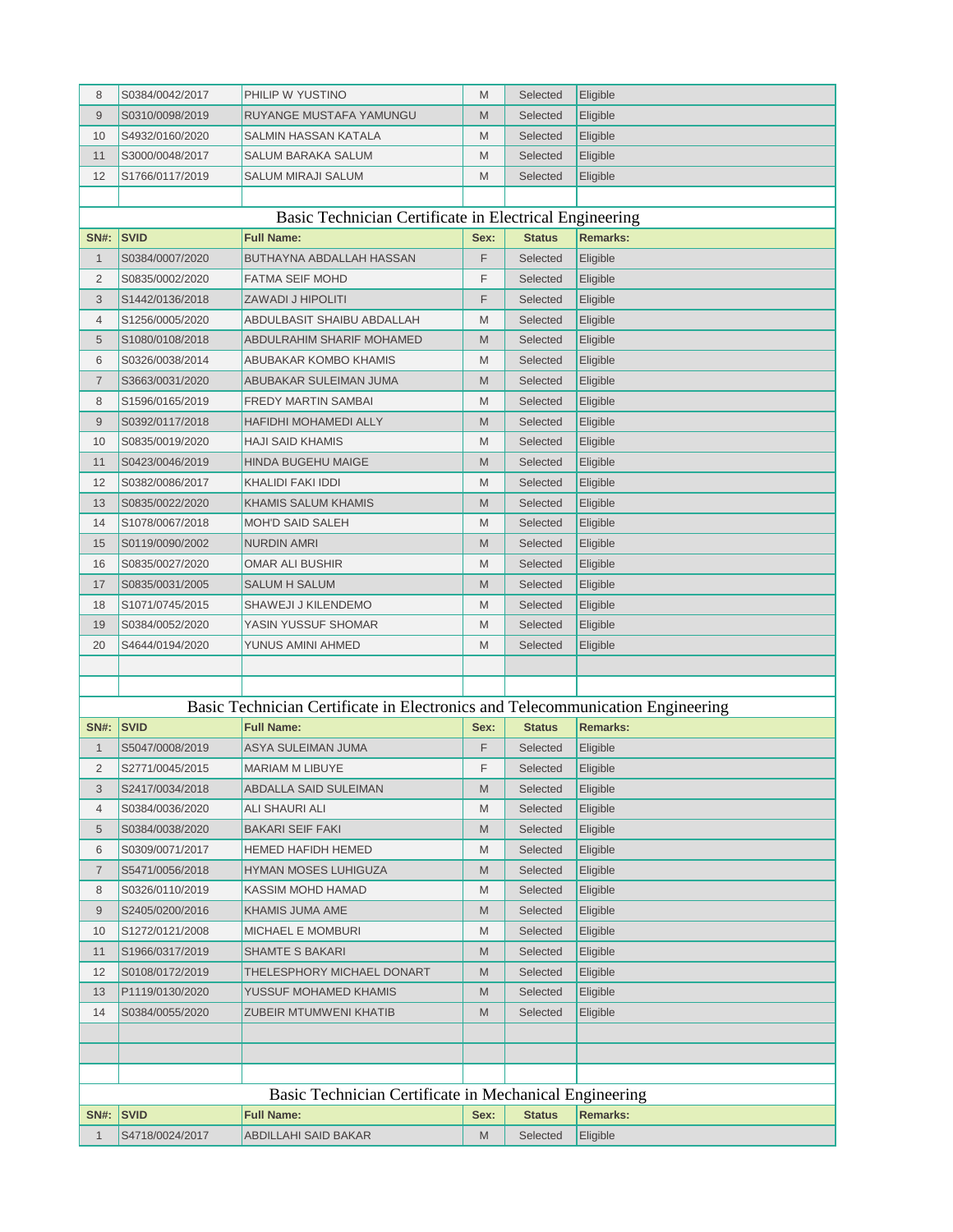| 2            | S5110/0047/2020   | ABDULHAMID HASSAN VUAI                                                                                      | M    | Selected      | Eligible             |
|--------------|-------------------|-------------------------------------------------------------------------------------------------------------|------|---------------|----------------------|
| 3            | S1031/0074/2019   | ADADI MWOMBEKI ADINANI                                                                                      | M    | Selected      | Eligible             |
| 4            | S4718/0037/2019   | ANUWAR NASSOR MASOUD                                                                                        | M    | Selected      | Eligible             |
| 5            | S4081/0136/2019   | DANIEL I MSALO                                                                                              | M    | Selected      | Eligible             |
| 6            | S2381/0228/2019   | <b>FARAJA ANDERSON MDABE</b>                                                                                | M    | Selected      | Eligible             |
| 7            | S3663/0038/2018   | HAMZA YUSSUF SHARIF                                                                                         | M    | Selected      | Eligible             |
| 8            | S4875/0108/2019   | MAHAREZI SILMAN NGALIMULA                                                                                   | M    | Selected      | Eligible             |
| 9            | S1296/0223/2017   | <b>MASOUD AMOUR HAJI</b>                                                                                    | M    | Selected      | Eligible             |
| 10           | S1048/0409/2019   | MOHAMMED OMAR MBAROUK                                                                                       | M    | Selected      | Eligible             |
| 11           | S5055/0022/2019   | <b>NASSOR ABDALLA MOH'D</b>                                                                                 | M    | Selected      | Eligible             |
| 12           | S3470/0084/2017   | RAYMOND RAPHAEL MAVUNDE                                                                                     | M    | Selected      | Eligible             |
| 13           | P1171/0090/2018   | SELEIMAN DENGE MAHAMUDU                                                                                     | M    | Selected      | Eligible             |
| 14           | S1716/0251/2019   | ZUBERI HAMISI SEIF                                                                                          | M    | Selected      | Eligible             |
|              |                   |                                                                                                             |      |               |                      |
|              |                   |                                                                                                             |      |               |                      |
|              |                   |                                                                                                             |      |               |                      |
|              |                   | Basic Technician Certificate in Automotive Engineering                                                      |      |               |                      |
| <b>SN#:</b>  | <b>SVID</b>       | <b>Full Name:</b>                                                                                           | Sex: | <b>Status</b> | <b>Remarks:</b>      |
| $\mathbf{1}$ | S4601/0021/2018   | DAYNESS CHARLESTIN FELIX                                                                                    | F    | Selected      | Eligible             |
| 2            | S1184/0030/2019   | ANUAR MUSSA ALI                                                                                             | M    | Selected      | Eligible             |
| 3            | S1300/0229/2020   | <b>MOH'D KHALIFA MAULID</b>                                                                                 | M    | Selected      | Eligible             |
| 4            | S1522/0079/2018   | ONING'O HERIEL MOSES                                                                                        | M    | Selected      | Eligible             |
| 5            | S4202/0035/2018   | SAID SALIM MOHAMED                                                                                          | M    | Selected      | Eligible             |
| 6            | S0392/0186/2018   | SALUM KHATOR KHAMIS                                                                                         | M    | Selected      | Eligible             |
|              |                   |                                                                                                             |      |               |                      |
|              |                   |                                                                                                             |      |               |                      |
|              |                   |                                                                                                             |      |               |                      |
|              |                   |                                                                                                             |      |               |                      |
|              |                   |                                                                                                             |      |               |                      |
| <b>SN#:</b>  | <b>SVID</b>       | Basic Technician Certificate in Information and Communication Technology with Business<br><b>Full Name:</b> | Sex: | <b>Status</b> | <b>Remarks:</b>      |
| 1            |                   | S4247/0014/2019 AZIZA HAFIDH HASSAN                                                                         | F    | Selected      | Eligible             |
| 2            | S0384/0001/2020   | ABEDA MUSTAFA MBAROUK                                                                                       | F    | Selected      | Eligible             |
| 3            | S2405/0010/2019   | AISHA MOHAMED RASHID                                                                                        | F    | Selected      | Eligible             |
| 4            | P0203/0003/2019   | AJENTINA RAPHAEL MWOGOFI                                                                                    | F    | Selected      |                      |
| 5            | S1171/0016/2019   | ARAFA MGENI KOMBO                                                                                           | F    | Selected      | Eligible<br>Eligible |
| 6            | S1557/0009/2020   | ASHA A HADHIR                                                                                               | F    | Selected      | Eligible             |
| 7            | S4002/0021/2020   | ASHA JUMA ALI                                                                                               | F    | Selected      | Eligible             |
| 8            | S5705/0010/2019   | ASHURA ABOUD SALEH                                                                                          | F    | Selected      | Eligible             |
| 9            | S0392/0030/2019   | ASIA KOMBO KHAMIS                                                                                           | F    | Selected      | Eligible             |
| 10           | S0391/0026/2019   | ASMA ALI ABDULLAH                                                                                           | F    | Selected      | Eligible             |
| 11           | S5708/0001/2020   | AYMAN MOHAMED JUMA                                                                                          | F    | Selected      | Eligible             |
| 12           | S5516/0006/2020   | BATULI OTHMAN RASHID                                                                                        | F    | Selected      | Eligible             |
| 13           | S0501/0015/2018   | <b>BIL-KAIS YUSSUF MOH'D</b>                                                                                | F    | Selected      | Eligible             |
| 14           | P1360/0032/2007   | FAIDA D ABDALLA                                                                                             | F    | Selected      | Eligible             |
| 15           | S1557/0032/2019   | FATMA KH KHAMIS                                                                                             | F    | Selected      | Eligible             |
| 16           | S5138/0019/2017   | FATMA MOHAMMED ABDALLA                                                                                      | F    | Selected      | Eligible             |
| 17           | S1184/0006/2020   | FATMA OTHMAN MOHAMED                                                                                        | F    | Selected      | Eligible             |
| 18           | S0384/0009/2020   | GHARISHI OMAR ABAS                                                                                          | F    | Selected      | Eligible             |
| 19           | EQ2021003855/2020 | HAMAD ASMA KHAMIS                                                                                           | F    | Selected      | Eligible             |
| 20           | S4243/0035/2020   | KAUTHAR SAID MAULID                                                                                         | F    | Selected      | Eligible             |
| 21           | S0383/0065/2020   | KHADIJA ALI HAJI                                                                                            | F    | Selected      | Eligible             |
| 22           | S0384/0012/2020   | KHADIJA MOHAMED MASSOUD                                                                                     | F    | Selected      | Eligible             |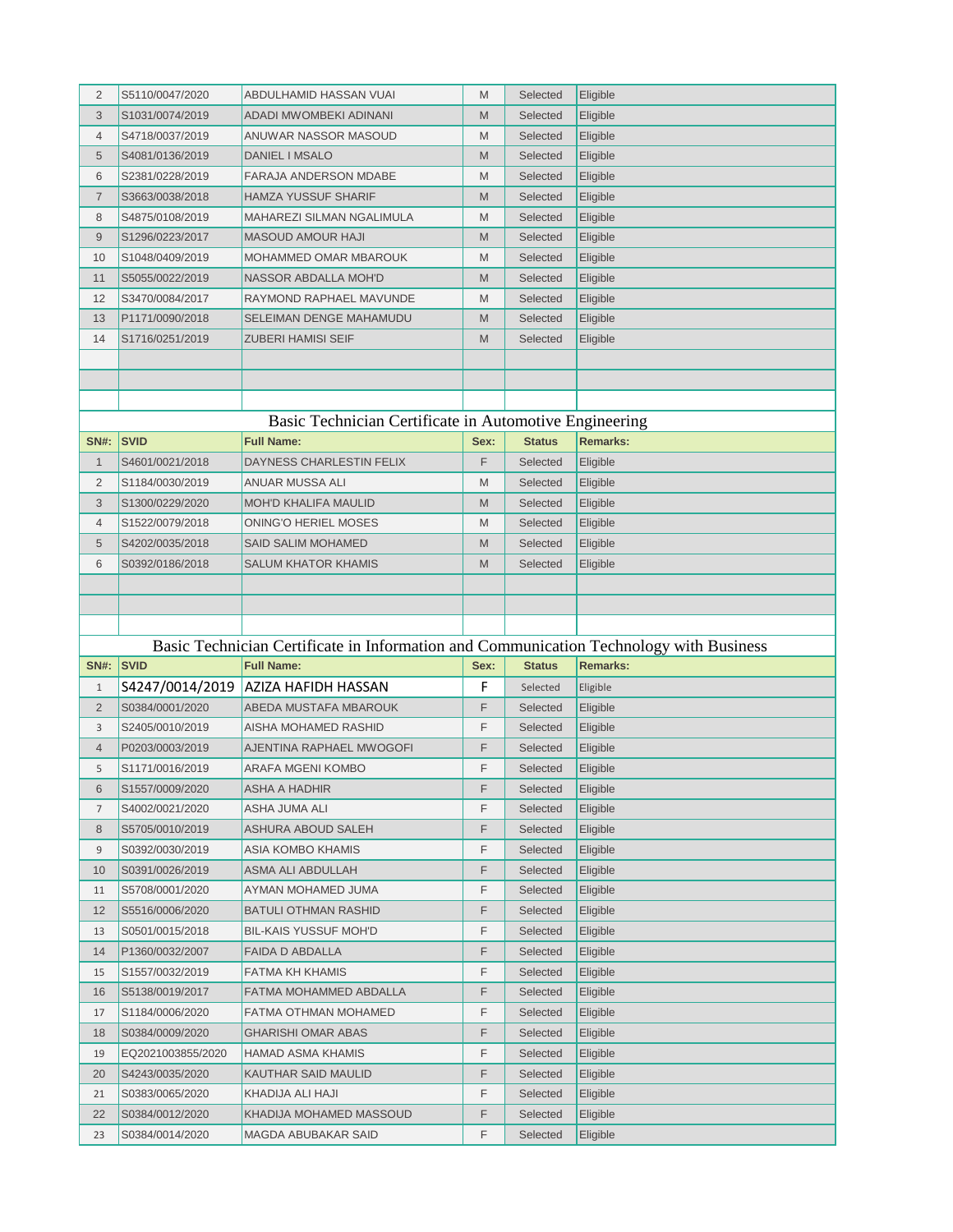| F<br>Selected<br>Eligible<br>25<br>S0384/0017/2020<br>MAYASA SINATAMA MAKAME<br>F<br>26<br><b>MOZA ISSA HAMAD</b><br>Selected<br>Eligible<br>S1298/0100/2020<br>F<br>27<br>S1565/0029/2019<br>MTUMWA KHAMIS HAMAD<br>Selected<br>Eligible<br>F<br>MUNAWARAT ALI HAFIDH<br>Eligible<br>28<br>S0835/0004/2020<br>Selected<br>F<br>29<br>S5246/0011/2020<br>NAAHYAT ABDULRAHMAN SEIF<br>Selected<br>Eligible<br>F<br>30<br>Selected<br>S1184/0017/2020<br>NABILA ABDUL-WAHIDI SALUM<br>Eligible<br>P0326/0124/2020<br>NASHAT ALI SAID<br>F<br>Selected<br>Eligible<br>31<br>F<br>32<br>S0524/0101/2019<br>NASMA A KITALIMA<br>Selected<br>Eligible<br>F<br>S4718/0027/2020<br>NUNFAT NASSIR MASSOUD<br>Eligible<br>33<br>Selected<br>F<br>34<br>NUZLAT HAMAD MWALIM<br>Selected<br>Eligible<br>P1375/0062/2020<br>F<br>35<br>S0392/0130/2019<br>RAHMA ALI HAMAD<br>Selected<br>Eligible<br>F<br>36<br>S0384/0019/2020<br>RAHMA NASSOR KHATIB<br>Selected<br>Eligible<br>F<br>S3000/0060/2018<br>RAUHIYA ALLY SAID<br>Selected<br>Eligible<br>37<br>38<br>SALHA SULEIMAN ABDALLA<br>F<br>Selected<br>S0835/0019/2019<br>Eligible<br>F<br>SALMA NASSOR MELIMELI<br>Eligible<br>39<br>S1301/0070/2017<br>Selected<br>F<br>40<br>Selected<br>S0835/0021/2019<br>SWAFAA SULEIMAN SAID<br>Eligible<br>F<br>Selected<br>41<br>S0384/0022/2020<br>TATU AMEIR HAJI<br>Eligible<br>42<br>S4002/0276/2020<br>TEDY MUSSA JOHN<br>F<br>Selected<br>Eligible<br>F<br>S0383/0128/2018<br>UMMULKULTHUM IBRAHIM USSI<br>43<br>Selected<br>Eligible<br>F<br>44<br>S0384/0024/2020<br>WAHIDA SEIF ALI<br>Selected<br>Eligible<br>F<br>YUMNA ALI MOHAMMED<br>Selected<br>45<br>S1918/0044/2020<br>Eligible<br>F<br>Selected<br>46<br>S1360/0040/2020<br>YUSRA MOH'D HASSAN<br>Eligible<br>F<br>Selected<br>47<br>S4002/0299/2020<br>ZAKIA MIKIDAD KHAMIS<br>Eligible<br>F<br>48<br>S5047/0089/2019<br>ZAM-ZAM ABDALLA JUMA<br>Selected<br>Eligible<br>49<br>ZUHRA ALI ABRAHMAN<br>F<br>Selected<br>S0384/0030/2020<br>Eligible<br>F<br>50<br>Eligible<br>S1064/0077/2020<br>ZUHRA MOHAMMED KHAMIS<br>Selected<br>F<br>S4243/0173/2019<br>ZULFA MOSI KHAMIS<br>Selected<br>Eligible<br>51<br>F<br>52<br>Selected<br>S4242/0048/2018<br>ZUWENA ABDALLA KHAMIS<br>Eligible<br>S2430/0082/2019<br>Selected<br>53<br>ABDALLA ALI KASSIM<br>M<br>Eligible<br>54<br>S1298/0196/2020<br>ABDILLAH MUHARAMI FASIHI<br>M<br>Selected<br>Eligible<br>M<br>55<br>S4002/0235/2016<br>ABDUL-AZIZ ALI MBAROUK<br>Selected<br>Eligible<br>M<br>Selected<br>56<br>S1304/0050/2020<br>ABDUL-HALIM JUMA OMAR<br>Eligible<br>Selected<br>57<br>S5659/0012/2020<br>ABDUL-HALIM ZAIDU MOHAMED<br>M<br>Eligible<br>S1923/0020/2017<br>ABDUL-HAMID MOH'D ABASS<br>Selected<br>Eligible<br>58<br>M<br>59<br>S5659/0014/2020<br>ABDUL-KARIM KHAMIS FAKI<br>M<br>Selected<br>Eligible<br>S4418/0024/2020<br>ABDUL-MALIK ISSA IDDI<br>Selected<br>Eligible<br>60<br>M<br>ABDUL-SALAMI SAID ABDULLA<br>M<br>Eligible<br>S5501/0014/2020<br>Selected<br>61<br>62<br>S3553/0043/2017<br>ABDULHAMID ISSA HAJI<br>M<br>Selected<br>Eligible<br>Selected<br>63<br>S4002/0320/2020<br>ABDULHAMID SAID HASSAN<br>M<br>Eligible<br>Selected<br>Eligible<br>64<br>P1918/0080/2020<br>ABUU-BAKAR ALI HAMAD<br>M<br>M<br>Selected<br>Eligible<br>S5171/0089/2020<br>ABUUBAKAR IDDI OMAR<br>65<br>66<br>M<br>S4049/0029/2020<br>ADAM DAUD RASHID<br>Selected<br>Eligible<br>AHMADA HAJI WAZIR<br>Selected<br>Eligible<br>S1300/0426/2019<br>M<br>67<br>M<br>Selected<br>68<br>S0384/0033/2020<br>AHMADA MOHAMMED ALI<br>Eligible<br>Selected<br>Eligible<br>69<br>S0700/0257/2020<br>AHMED OMAR NAJIM<br>M<br>70<br>S2405/0182/2011<br>ALI HABIB ALI<br>M<br>Selected<br>Eligible<br>ALI HAJI MWAZINI<br>71<br>S1555/0029/2016<br>M<br>Selected<br>Eligible<br>72<br>S0384/0034/2020<br>ALI HASSAN ALI<br>M<br>Selected<br>Eligible<br>ALLY ABDULLA HASSAN<br>M<br>Selected<br>Eligible<br>S1064/0086/2020<br>73<br>ALLY BAKARI MOHAMMED<br>Selected<br>Eligible<br>74<br>S1837/0057/2020<br>M | 24 | S1298/0094/2020 | <b>MARYAM HAMAD SAID</b> | F | Selected | Eligible |
|-------------------------------------------------------------------------------------------------------------------------------------------------------------------------------------------------------------------------------------------------------------------------------------------------------------------------------------------------------------------------------------------------------------------------------------------------------------------------------------------------------------------------------------------------------------------------------------------------------------------------------------------------------------------------------------------------------------------------------------------------------------------------------------------------------------------------------------------------------------------------------------------------------------------------------------------------------------------------------------------------------------------------------------------------------------------------------------------------------------------------------------------------------------------------------------------------------------------------------------------------------------------------------------------------------------------------------------------------------------------------------------------------------------------------------------------------------------------------------------------------------------------------------------------------------------------------------------------------------------------------------------------------------------------------------------------------------------------------------------------------------------------------------------------------------------------------------------------------------------------------------------------------------------------------------------------------------------------------------------------------------------------------------------------------------------------------------------------------------------------------------------------------------------------------------------------------------------------------------------------------------------------------------------------------------------------------------------------------------------------------------------------------------------------------------------------------------------------------------------------------------------------------------------------------------------------------------------------------------------------------------------------------------------------------------------------------------------------------------------------------------------------------------------------------------------------------------------------------------------------------------------------------------------------------------------------------------------------------------------------------------------------------------------------------------------------------------------------------------------------------------------------------------------------------------------------------------------------------------------------------------------------------------------------------------------------------------------------------------------------------------------------------------------------------------------------------------------------------------------------------------------------------------------------------------------------------------------------------------------------------------------------------------------------------------------------------------------------------------------------------------------------------------------------------------------------------------------------------------------------------------------------------------------------------------------------------------------------------------------------------------------------------------|----|-----------------|--------------------------|---|----------|----------|
|                                                                                                                                                                                                                                                                                                                                                                                                                                                                                                                                                                                                                                                                                                                                                                                                                                                                                                                                                                                                                                                                                                                                                                                                                                                                                                                                                                                                                                                                                                                                                                                                                                                                                                                                                                                                                                                                                                                                                                                                                                                                                                                                                                                                                                                                                                                                                                                                                                                                                                                                                                                                                                                                                                                                                                                                                                                                                                                                                                                                                                                                                                                                                                                                                                                                                                                                                                                                                                                                                                                                                                                                                                                                                                                                                                                                                                                                                                                                                                                                                               |    |                 |                          |   |          |          |
|                                                                                                                                                                                                                                                                                                                                                                                                                                                                                                                                                                                                                                                                                                                                                                                                                                                                                                                                                                                                                                                                                                                                                                                                                                                                                                                                                                                                                                                                                                                                                                                                                                                                                                                                                                                                                                                                                                                                                                                                                                                                                                                                                                                                                                                                                                                                                                                                                                                                                                                                                                                                                                                                                                                                                                                                                                                                                                                                                                                                                                                                                                                                                                                                                                                                                                                                                                                                                                                                                                                                                                                                                                                                                                                                                                                                                                                                                                                                                                                                                               |    |                 |                          |   |          |          |
|                                                                                                                                                                                                                                                                                                                                                                                                                                                                                                                                                                                                                                                                                                                                                                                                                                                                                                                                                                                                                                                                                                                                                                                                                                                                                                                                                                                                                                                                                                                                                                                                                                                                                                                                                                                                                                                                                                                                                                                                                                                                                                                                                                                                                                                                                                                                                                                                                                                                                                                                                                                                                                                                                                                                                                                                                                                                                                                                                                                                                                                                                                                                                                                                                                                                                                                                                                                                                                                                                                                                                                                                                                                                                                                                                                                                                                                                                                                                                                                                                               |    |                 |                          |   |          |          |
|                                                                                                                                                                                                                                                                                                                                                                                                                                                                                                                                                                                                                                                                                                                                                                                                                                                                                                                                                                                                                                                                                                                                                                                                                                                                                                                                                                                                                                                                                                                                                                                                                                                                                                                                                                                                                                                                                                                                                                                                                                                                                                                                                                                                                                                                                                                                                                                                                                                                                                                                                                                                                                                                                                                                                                                                                                                                                                                                                                                                                                                                                                                                                                                                                                                                                                                                                                                                                                                                                                                                                                                                                                                                                                                                                                                                                                                                                                                                                                                                                               |    |                 |                          |   |          |          |
|                                                                                                                                                                                                                                                                                                                                                                                                                                                                                                                                                                                                                                                                                                                                                                                                                                                                                                                                                                                                                                                                                                                                                                                                                                                                                                                                                                                                                                                                                                                                                                                                                                                                                                                                                                                                                                                                                                                                                                                                                                                                                                                                                                                                                                                                                                                                                                                                                                                                                                                                                                                                                                                                                                                                                                                                                                                                                                                                                                                                                                                                                                                                                                                                                                                                                                                                                                                                                                                                                                                                                                                                                                                                                                                                                                                                                                                                                                                                                                                                                               |    |                 |                          |   |          |          |
|                                                                                                                                                                                                                                                                                                                                                                                                                                                                                                                                                                                                                                                                                                                                                                                                                                                                                                                                                                                                                                                                                                                                                                                                                                                                                                                                                                                                                                                                                                                                                                                                                                                                                                                                                                                                                                                                                                                                                                                                                                                                                                                                                                                                                                                                                                                                                                                                                                                                                                                                                                                                                                                                                                                                                                                                                                                                                                                                                                                                                                                                                                                                                                                                                                                                                                                                                                                                                                                                                                                                                                                                                                                                                                                                                                                                                                                                                                                                                                                                                               |    |                 |                          |   |          |          |
|                                                                                                                                                                                                                                                                                                                                                                                                                                                                                                                                                                                                                                                                                                                                                                                                                                                                                                                                                                                                                                                                                                                                                                                                                                                                                                                                                                                                                                                                                                                                                                                                                                                                                                                                                                                                                                                                                                                                                                                                                                                                                                                                                                                                                                                                                                                                                                                                                                                                                                                                                                                                                                                                                                                                                                                                                                                                                                                                                                                                                                                                                                                                                                                                                                                                                                                                                                                                                                                                                                                                                                                                                                                                                                                                                                                                                                                                                                                                                                                                                               |    |                 |                          |   |          |          |
|                                                                                                                                                                                                                                                                                                                                                                                                                                                                                                                                                                                                                                                                                                                                                                                                                                                                                                                                                                                                                                                                                                                                                                                                                                                                                                                                                                                                                                                                                                                                                                                                                                                                                                                                                                                                                                                                                                                                                                                                                                                                                                                                                                                                                                                                                                                                                                                                                                                                                                                                                                                                                                                                                                                                                                                                                                                                                                                                                                                                                                                                                                                                                                                                                                                                                                                                                                                                                                                                                                                                                                                                                                                                                                                                                                                                                                                                                                                                                                                                                               |    |                 |                          |   |          |          |
|                                                                                                                                                                                                                                                                                                                                                                                                                                                                                                                                                                                                                                                                                                                                                                                                                                                                                                                                                                                                                                                                                                                                                                                                                                                                                                                                                                                                                                                                                                                                                                                                                                                                                                                                                                                                                                                                                                                                                                                                                                                                                                                                                                                                                                                                                                                                                                                                                                                                                                                                                                                                                                                                                                                                                                                                                                                                                                                                                                                                                                                                                                                                                                                                                                                                                                                                                                                                                                                                                                                                                                                                                                                                                                                                                                                                                                                                                                                                                                                                                               |    |                 |                          |   |          |          |
|                                                                                                                                                                                                                                                                                                                                                                                                                                                                                                                                                                                                                                                                                                                                                                                                                                                                                                                                                                                                                                                                                                                                                                                                                                                                                                                                                                                                                                                                                                                                                                                                                                                                                                                                                                                                                                                                                                                                                                                                                                                                                                                                                                                                                                                                                                                                                                                                                                                                                                                                                                                                                                                                                                                                                                                                                                                                                                                                                                                                                                                                                                                                                                                                                                                                                                                                                                                                                                                                                                                                                                                                                                                                                                                                                                                                                                                                                                                                                                                                                               |    |                 |                          |   |          |          |
|                                                                                                                                                                                                                                                                                                                                                                                                                                                                                                                                                                                                                                                                                                                                                                                                                                                                                                                                                                                                                                                                                                                                                                                                                                                                                                                                                                                                                                                                                                                                                                                                                                                                                                                                                                                                                                                                                                                                                                                                                                                                                                                                                                                                                                                                                                                                                                                                                                                                                                                                                                                                                                                                                                                                                                                                                                                                                                                                                                                                                                                                                                                                                                                                                                                                                                                                                                                                                                                                                                                                                                                                                                                                                                                                                                                                                                                                                                                                                                                                                               |    |                 |                          |   |          |          |
|                                                                                                                                                                                                                                                                                                                                                                                                                                                                                                                                                                                                                                                                                                                                                                                                                                                                                                                                                                                                                                                                                                                                                                                                                                                                                                                                                                                                                                                                                                                                                                                                                                                                                                                                                                                                                                                                                                                                                                                                                                                                                                                                                                                                                                                                                                                                                                                                                                                                                                                                                                                                                                                                                                                                                                                                                                                                                                                                                                                                                                                                                                                                                                                                                                                                                                                                                                                                                                                                                                                                                                                                                                                                                                                                                                                                                                                                                                                                                                                                                               |    |                 |                          |   |          |          |
|                                                                                                                                                                                                                                                                                                                                                                                                                                                                                                                                                                                                                                                                                                                                                                                                                                                                                                                                                                                                                                                                                                                                                                                                                                                                                                                                                                                                                                                                                                                                                                                                                                                                                                                                                                                                                                                                                                                                                                                                                                                                                                                                                                                                                                                                                                                                                                                                                                                                                                                                                                                                                                                                                                                                                                                                                                                                                                                                                                                                                                                                                                                                                                                                                                                                                                                                                                                                                                                                                                                                                                                                                                                                                                                                                                                                                                                                                                                                                                                                                               |    |                 |                          |   |          |          |
|                                                                                                                                                                                                                                                                                                                                                                                                                                                                                                                                                                                                                                                                                                                                                                                                                                                                                                                                                                                                                                                                                                                                                                                                                                                                                                                                                                                                                                                                                                                                                                                                                                                                                                                                                                                                                                                                                                                                                                                                                                                                                                                                                                                                                                                                                                                                                                                                                                                                                                                                                                                                                                                                                                                                                                                                                                                                                                                                                                                                                                                                                                                                                                                                                                                                                                                                                                                                                                                                                                                                                                                                                                                                                                                                                                                                                                                                                                                                                                                                                               |    |                 |                          |   |          |          |
|                                                                                                                                                                                                                                                                                                                                                                                                                                                                                                                                                                                                                                                                                                                                                                                                                                                                                                                                                                                                                                                                                                                                                                                                                                                                                                                                                                                                                                                                                                                                                                                                                                                                                                                                                                                                                                                                                                                                                                                                                                                                                                                                                                                                                                                                                                                                                                                                                                                                                                                                                                                                                                                                                                                                                                                                                                                                                                                                                                                                                                                                                                                                                                                                                                                                                                                                                                                                                                                                                                                                                                                                                                                                                                                                                                                                                                                                                                                                                                                                                               |    |                 |                          |   |          |          |
|                                                                                                                                                                                                                                                                                                                                                                                                                                                                                                                                                                                                                                                                                                                                                                                                                                                                                                                                                                                                                                                                                                                                                                                                                                                                                                                                                                                                                                                                                                                                                                                                                                                                                                                                                                                                                                                                                                                                                                                                                                                                                                                                                                                                                                                                                                                                                                                                                                                                                                                                                                                                                                                                                                                                                                                                                                                                                                                                                                                                                                                                                                                                                                                                                                                                                                                                                                                                                                                                                                                                                                                                                                                                                                                                                                                                                                                                                                                                                                                                                               |    |                 |                          |   |          |          |
|                                                                                                                                                                                                                                                                                                                                                                                                                                                                                                                                                                                                                                                                                                                                                                                                                                                                                                                                                                                                                                                                                                                                                                                                                                                                                                                                                                                                                                                                                                                                                                                                                                                                                                                                                                                                                                                                                                                                                                                                                                                                                                                                                                                                                                                                                                                                                                                                                                                                                                                                                                                                                                                                                                                                                                                                                                                                                                                                                                                                                                                                                                                                                                                                                                                                                                                                                                                                                                                                                                                                                                                                                                                                                                                                                                                                                                                                                                                                                                                                                               |    |                 |                          |   |          |          |
|                                                                                                                                                                                                                                                                                                                                                                                                                                                                                                                                                                                                                                                                                                                                                                                                                                                                                                                                                                                                                                                                                                                                                                                                                                                                                                                                                                                                                                                                                                                                                                                                                                                                                                                                                                                                                                                                                                                                                                                                                                                                                                                                                                                                                                                                                                                                                                                                                                                                                                                                                                                                                                                                                                                                                                                                                                                                                                                                                                                                                                                                                                                                                                                                                                                                                                                                                                                                                                                                                                                                                                                                                                                                                                                                                                                                                                                                                                                                                                                                                               |    |                 |                          |   |          |          |
|                                                                                                                                                                                                                                                                                                                                                                                                                                                                                                                                                                                                                                                                                                                                                                                                                                                                                                                                                                                                                                                                                                                                                                                                                                                                                                                                                                                                                                                                                                                                                                                                                                                                                                                                                                                                                                                                                                                                                                                                                                                                                                                                                                                                                                                                                                                                                                                                                                                                                                                                                                                                                                                                                                                                                                                                                                                                                                                                                                                                                                                                                                                                                                                                                                                                                                                                                                                                                                                                                                                                                                                                                                                                                                                                                                                                                                                                                                                                                                                                                               |    |                 |                          |   |          |          |
|                                                                                                                                                                                                                                                                                                                                                                                                                                                                                                                                                                                                                                                                                                                                                                                                                                                                                                                                                                                                                                                                                                                                                                                                                                                                                                                                                                                                                                                                                                                                                                                                                                                                                                                                                                                                                                                                                                                                                                                                                                                                                                                                                                                                                                                                                                                                                                                                                                                                                                                                                                                                                                                                                                                                                                                                                                                                                                                                                                                                                                                                                                                                                                                                                                                                                                                                                                                                                                                                                                                                                                                                                                                                                                                                                                                                                                                                                                                                                                                                                               |    |                 |                          |   |          |          |
|                                                                                                                                                                                                                                                                                                                                                                                                                                                                                                                                                                                                                                                                                                                                                                                                                                                                                                                                                                                                                                                                                                                                                                                                                                                                                                                                                                                                                                                                                                                                                                                                                                                                                                                                                                                                                                                                                                                                                                                                                                                                                                                                                                                                                                                                                                                                                                                                                                                                                                                                                                                                                                                                                                                                                                                                                                                                                                                                                                                                                                                                                                                                                                                                                                                                                                                                                                                                                                                                                                                                                                                                                                                                                                                                                                                                                                                                                                                                                                                                                               |    |                 |                          |   |          |          |
|                                                                                                                                                                                                                                                                                                                                                                                                                                                                                                                                                                                                                                                                                                                                                                                                                                                                                                                                                                                                                                                                                                                                                                                                                                                                                                                                                                                                                                                                                                                                                                                                                                                                                                                                                                                                                                                                                                                                                                                                                                                                                                                                                                                                                                                                                                                                                                                                                                                                                                                                                                                                                                                                                                                                                                                                                                                                                                                                                                                                                                                                                                                                                                                                                                                                                                                                                                                                                                                                                                                                                                                                                                                                                                                                                                                                                                                                                                                                                                                                                               |    |                 |                          |   |          |          |
|                                                                                                                                                                                                                                                                                                                                                                                                                                                                                                                                                                                                                                                                                                                                                                                                                                                                                                                                                                                                                                                                                                                                                                                                                                                                                                                                                                                                                                                                                                                                                                                                                                                                                                                                                                                                                                                                                                                                                                                                                                                                                                                                                                                                                                                                                                                                                                                                                                                                                                                                                                                                                                                                                                                                                                                                                                                                                                                                                                                                                                                                                                                                                                                                                                                                                                                                                                                                                                                                                                                                                                                                                                                                                                                                                                                                                                                                                                                                                                                                                               |    |                 |                          |   |          |          |
|                                                                                                                                                                                                                                                                                                                                                                                                                                                                                                                                                                                                                                                                                                                                                                                                                                                                                                                                                                                                                                                                                                                                                                                                                                                                                                                                                                                                                                                                                                                                                                                                                                                                                                                                                                                                                                                                                                                                                                                                                                                                                                                                                                                                                                                                                                                                                                                                                                                                                                                                                                                                                                                                                                                                                                                                                                                                                                                                                                                                                                                                                                                                                                                                                                                                                                                                                                                                                                                                                                                                                                                                                                                                                                                                                                                                                                                                                                                                                                                                                               |    |                 |                          |   |          |          |
|                                                                                                                                                                                                                                                                                                                                                                                                                                                                                                                                                                                                                                                                                                                                                                                                                                                                                                                                                                                                                                                                                                                                                                                                                                                                                                                                                                                                                                                                                                                                                                                                                                                                                                                                                                                                                                                                                                                                                                                                                                                                                                                                                                                                                                                                                                                                                                                                                                                                                                                                                                                                                                                                                                                                                                                                                                                                                                                                                                                                                                                                                                                                                                                                                                                                                                                                                                                                                                                                                                                                                                                                                                                                                                                                                                                                                                                                                                                                                                                                                               |    |                 |                          |   |          |          |
|                                                                                                                                                                                                                                                                                                                                                                                                                                                                                                                                                                                                                                                                                                                                                                                                                                                                                                                                                                                                                                                                                                                                                                                                                                                                                                                                                                                                                                                                                                                                                                                                                                                                                                                                                                                                                                                                                                                                                                                                                                                                                                                                                                                                                                                                                                                                                                                                                                                                                                                                                                                                                                                                                                                                                                                                                                                                                                                                                                                                                                                                                                                                                                                                                                                                                                                                                                                                                                                                                                                                                                                                                                                                                                                                                                                                                                                                                                                                                                                                                               |    |                 |                          |   |          |          |
|                                                                                                                                                                                                                                                                                                                                                                                                                                                                                                                                                                                                                                                                                                                                                                                                                                                                                                                                                                                                                                                                                                                                                                                                                                                                                                                                                                                                                                                                                                                                                                                                                                                                                                                                                                                                                                                                                                                                                                                                                                                                                                                                                                                                                                                                                                                                                                                                                                                                                                                                                                                                                                                                                                                                                                                                                                                                                                                                                                                                                                                                                                                                                                                                                                                                                                                                                                                                                                                                                                                                                                                                                                                                                                                                                                                                                                                                                                                                                                                                                               |    |                 |                          |   |          |          |
|                                                                                                                                                                                                                                                                                                                                                                                                                                                                                                                                                                                                                                                                                                                                                                                                                                                                                                                                                                                                                                                                                                                                                                                                                                                                                                                                                                                                                                                                                                                                                                                                                                                                                                                                                                                                                                                                                                                                                                                                                                                                                                                                                                                                                                                                                                                                                                                                                                                                                                                                                                                                                                                                                                                                                                                                                                                                                                                                                                                                                                                                                                                                                                                                                                                                                                                                                                                                                                                                                                                                                                                                                                                                                                                                                                                                                                                                                                                                                                                                                               |    |                 |                          |   |          |          |
|                                                                                                                                                                                                                                                                                                                                                                                                                                                                                                                                                                                                                                                                                                                                                                                                                                                                                                                                                                                                                                                                                                                                                                                                                                                                                                                                                                                                                                                                                                                                                                                                                                                                                                                                                                                                                                                                                                                                                                                                                                                                                                                                                                                                                                                                                                                                                                                                                                                                                                                                                                                                                                                                                                                                                                                                                                                                                                                                                                                                                                                                                                                                                                                                                                                                                                                                                                                                                                                                                                                                                                                                                                                                                                                                                                                                                                                                                                                                                                                                                               |    |                 |                          |   |          |          |
|                                                                                                                                                                                                                                                                                                                                                                                                                                                                                                                                                                                                                                                                                                                                                                                                                                                                                                                                                                                                                                                                                                                                                                                                                                                                                                                                                                                                                                                                                                                                                                                                                                                                                                                                                                                                                                                                                                                                                                                                                                                                                                                                                                                                                                                                                                                                                                                                                                                                                                                                                                                                                                                                                                                                                                                                                                                                                                                                                                                                                                                                                                                                                                                                                                                                                                                                                                                                                                                                                                                                                                                                                                                                                                                                                                                                                                                                                                                                                                                                                               |    |                 |                          |   |          |          |
|                                                                                                                                                                                                                                                                                                                                                                                                                                                                                                                                                                                                                                                                                                                                                                                                                                                                                                                                                                                                                                                                                                                                                                                                                                                                                                                                                                                                                                                                                                                                                                                                                                                                                                                                                                                                                                                                                                                                                                                                                                                                                                                                                                                                                                                                                                                                                                                                                                                                                                                                                                                                                                                                                                                                                                                                                                                                                                                                                                                                                                                                                                                                                                                                                                                                                                                                                                                                                                                                                                                                                                                                                                                                                                                                                                                                                                                                                                                                                                                                                               |    |                 |                          |   |          |          |
|                                                                                                                                                                                                                                                                                                                                                                                                                                                                                                                                                                                                                                                                                                                                                                                                                                                                                                                                                                                                                                                                                                                                                                                                                                                                                                                                                                                                                                                                                                                                                                                                                                                                                                                                                                                                                                                                                                                                                                                                                                                                                                                                                                                                                                                                                                                                                                                                                                                                                                                                                                                                                                                                                                                                                                                                                                                                                                                                                                                                                                                                                                                                                                                                                                                                                                                                                                                                                                                                                                                                                                                                                                                                                                                                                                                                                                                                                                                                                                                                                               |    |                 |                          |   |          |          |
|                                                                                                                                                                                                                                                                                                                                                                                                                                                                                                                                                                                                                                                                                                                                                                                                                                                                                                                                                                                                                                                                                                                                                                                                                                                                                                                                                                                                                                                                                                                                                                                                                                                                                                                                                                                                                                                                                                                                                                                                                                                                                                                                                                                                                                                                                                                                                                                                                                                                                                                                                                                                                                                                                                                                                                                                                                                                                                                                                                                                                                                                                                                                                                                                                                                                                                                                                                                                                                                                                                                                                                                                                                                                                                                                                                                                                                                                                                                                                                                                                               |    |                 |                          |   |          |          |
|                                                                                                                                                                                                                                                                                                                                                                                                                                                                                                                                                                                                                                                                                                                                                                                                                                                                                                                                                                                                                                                                                                                                                                                                                                                                                                                                                                                                                                                                                                                                                                                                                                                                                                                                                                                                                                                                                                                                                                                                                                                                                                                                                                                                                                                                                                                                                                                                                                                                                                                                                                                                                                                                                                                                                                                                                                                                                                                                                                                                                                                                                                                                                                                                                                                                                                                                                                                                                                                                                                                                                                                                                                                                                                                                                                                                                                                                                                                                                                                                                               |    |                 |                          |   |          |          |
|                                                                                                                                                                                                                                                                                                                                                                                                                                                                                                                                                                                                                                                                                                                                                                                                                                                                                                                                                                                                                                                                                                                                                                                                                                                                                                                                                                                                                                                                                                                                                                                                                                                                                                                                                                                                                                                                                                                                                                                                                                                                                                                                                                                                                                                                                                                                                                                                                                                                                                                                                                                                                                                                                                                                                                                                                                                                                                                                                                                                                                                                                                                                                                                                                                                                                                                                                                                                                                                                                                                                                                                                                                                                                                                                                                                                                                                                                                                                                                                                                               |    |                 |                          |   |          |          |
|                                                                                                                                                                                                                                                                                                                                                                                                                                                                                                                                                                                                                                                                                                                                                                                                                                                                                                                                                                                                                                                                                                                                                                                                                                                                                                                                                                                                                                                                                                                                                                                                                                                                                                                                                                                                                                                                                                                                                                                                                                                                                                                                                                                                                                                                                                                                                                                                                                                                                                                                                                                                                                                                                                                                                                                                                                                                                                                                                                                                                                                                                                                                                                                                                                                                                                                                                                                                                                                                                                                                                                                                                                                                                                                                                                                                                                                                                                                                                                                                                               |    |                 |                          |   |          |          |
|                                                                                                                                                                                                                                                                                                                                                                                                                                                                                                                                                                                                                                                                                                                                                                                                                                                                                                                                                                                                                                                                                                                                                                                                                                                                                                                                                                                                                                                                                                                                                                                                                                                                                                                                                                                                                                                                                                                                                                                                                                                                                                                                                                                                                                                                                                                                                                                                                                                                                                                                                                                                                                                                                                                                                                                                                                                                                                                                                                                                                                                                                                                                                                                                                                                                                                                                                                                                                                                                                                                                                                                                                                                                                                                                                                                                                                                                                                                                                                                                                               |    |                 |                          |   |          |          |
|                                                                                                                                                                                                                                                                                                                                                                                                                                                                                                                                                                                                                                                                                                                                                                                                                                                                                                                                                                                                                                                                                                                                                                                                                                                                                                                                                                                                                                                                                                                                                                                                                                                                                                                                                                                                                                                                                                                                                                                                                                                                                                                                                                                                                                                                                                                                                                                                                                                                                                                                                                                                                                                                                                                                                                                                                                                                                                                                                                                                                                                                                                                                                                                                                                                                                                                                                                                                                                                                                                                                                                                                                                                                                                                                                                                                                                                                                                                                                                                                                               |    |                 |                          |   |          |          |
|                                                                                                                                                                                                                                                                                                                                                                                                                                                                                                                                                                                                                                                                                                                                                                                                                                                                                                                                                                                                                                                                                                                                                                                                                                                                                                                                                                                                                                                                                                                                                                                                                                                                                                                                                                                                                                                                                                                                                                                                                                                                                                                                                                                                                                                                                                                                                                                                                                                                                                                                                                                                                                                                                                                                                                                                                                                                                                                                                                                                                                                                                                                                                                                                                                                                                                                                                                                                                                                                                                                                                                                                                                                                                                                                                                                                                                                                                                                                                                                                                               |    |                 |                          |   |          |          |
|                                                                                                                                                                                                                                                                                                                                                                                                                                                                                                                                                                                                                                                                                                                                                                                                                                                                                                                                                                                                                                                                                                                                                                                                                                                                                                                                                                                                                                                                                                                                                                                                                                                                                                                                                                                                                                                                                                                                                                                                                                                                                                                                                                                                                                                                                                                                                                                                                                                                                                                                                                                                                                                                                                                                                                                                                                                                                                                                                                                                                                                                                                                                                                                                                                                                                                                                                                                                                                                                                                                                                                                                                                                                                                                                                                                                                                                                                                                                                                                                                               |    |                 |                          |   |          |          |
|                                                                                                                                                                                                                                                                                                                                                                                                                                                                                                                                                                                                                                                                                                                                                                                                                                                                                                                                                                                                                                                                                                                                                                                                                                                                                                                                                                                                                                                                                                                                                                                                                                                                                                                                                                                                                                                                                                                                                                                                                                                                                                                                                                                                                                                                                                                                                                                                                                                                                                                                                                                                                                                                                                                                                                                                                                                                                                                                                                                                                                                                                                                                                                                                                                                                                                                                                                                                                                                                                                                                                                                                                                                                                                                                                                                                                                                                                                                                                                                                                               |    |                 |                          |   |          |          |
|                                                                                                                                                                                                                                                                                                                                                                                                                                                                                                                                                                                                                                                                                                                                                                                                                                                                                                                                                                                                                                                                                                                                                                                                                                                                                                                                                                                                                                                                                                                                                                                                                                                                                                                                                                                                                                                                                                                                                                                                                                                                                                                                                                                                                                                                                                                                                                                                                                                                                                                                                                                                                                                                                                                                                                                                                                                                                                                                                                                                                                                                                                                                                                                                                                                                                                                                                                                                                                                                                                                                                                                                                                                                                                                                                                                                                                                                                                                                                                                                                               |    |                 |                          |   |          |          |
|                                                                                                                                                                                                                                                                                                                                                                                                                                                                                                                                                                                                                                                                                                                                                                                                                                                                                                                                                                                                                                                                                                                                                                                                                                                                                                                                                                                                                                                                                                                                                                                                                                                                                                                                                                                                                                                                                                                                                                                                                                                                                                                                                                                                                                                                                                                                                                                                                                                                                                                                                                                                                                                                                                                                                                                                                                                                                                                                                                                                                                                                                                                                                                                                                                                                                                                                                                                                                                                                                                                                                                                                                                                                                                                                                                                                                                                                                                                                                                                                                               |    |                 |                          |   |          |          |
|                                                                                                                                                                                                                                                                                                                                                                                                                                                                                                                                                                                                                                                                                                                                                                                                                                                                                                                                                                                                                                                                                                                                                                                                                                                                                                                                                                                                                                                                                                                                                                                                                                                                                                                                                                                                                                                                                                                                                                                                                                                                                                                                                                                                                                                                                                                                                                                                                                                                                                                                                                                                                                                                                                                                                                                                                                                                                                                                                                                                                                                                                                                                                                                                                                                                                                                                                                                                                                                                                                                                                                                                                                                                                                                                                                                                                                                                                                                                                                                                                               |    |                 |                          |   |          |          |
|                                                                                                                                                                                                                                                                                                                                                                                                                                                                                                                                                                                                                                                                                                                                                                                                                                                                                                                                                                                                                                                                                                                                                                                                                                                                                                                                                                                                                                                                                                                                                                                                                                                                                                                                                                                                                                                                                                                                                                                                                                                                                                                                                                                                                                                                                                                                                                                                                                                                                                                                                                                                                                                                                                                                                                                                                                                                                                                                                                                                                                                                                                                                                                                                                                                                                                                                                                                                                                                                                                                                                                                                                                                                                                                                                                                                                                                                                                                                                                                                                               |    |                 |                          |   |          |          |
|                                                                                                                                                                                                                                                                                                                                                                                                                                                                                                                                                                                                                                                                                                                                                                                                                                                                                                                                                                                                                                                                                                                                                                                                                                                                                                                                                                                                                                                                                                                                                                                                                                                                                                                                                                                                                                                                                                                                                                                                                                                                                                                                                                                                                                                                                                                                                                                                                                                                                                                                                                                                                                                                                                                                                                                                                                                                                                                                                                                                                                                                                                                                                                                                                                                                                                                                                                                                                                                                                                                                                                                                                                                                                                                                                                                                                                                                                                                                                                                                                               |    |                 |                          |   |          |          |
|                                                                                                                                                                                                                                                                                                                                                                                                                                                                                                                                                                                                                                                                                                                                                                                                                                                                                                                                                                                                                                                                                                                                                                                                                                                                                                                                                                                                                                                                                                                                                                                                                                                                                                                                                                                                                                                                                                                                                                                                                                                                                                                                                                                                                                                                                                                                                                                                                                                                                                                                                                                                                                                                                                                                                                                                                                                                                                                                                                                                                                                                                                                                                                                                                                                                                                                                                                                                                                                                                                                                                                                                                                                                                                                                                                                                                                                                                                                                                                                                                               |    |                 |                          |   |          |          |
|                                                                                                                                                                                                                                                                                                                                                                                                                                                                                                                                                                                                                                                                                                                                                                                                                                                                                                                                                                                                                                                                                                                                                                                                                                                                                                                                                                                                                                                                                                                                                                                                                                                                                                                                                                                                                                                                                                                                                                                                                                                                                                                                                                                                                                                                                                                                                                                                                                                                                                                                                                                                                                                                                                                                                                                                                                                                                                                                                                                                                                                                                                                                                                                                                                                                                                                                                                                                                                                                                                                                                                                                                                                                                                                                                                                                                                                                                                                                                                                                                               |    |                 |                          |   |          |          |
|                                                                                                                                                                                                                                                                                                                                                                                                                                                                                                                                                                                                                                                                                                                                                                                                                                                                                                                                                                                                                                                                                                                                                                                                                                                                                                                                                                                                                                                                                                                                                                                                                                                                                                                                                                                                                                                                                                                                                                                                                                                                                                                                                                                                                                                                                                                                                                                                                                                                                                                                                                                                                                                                                                                                                                                                                                                                                                                                                                                                                                                                                                                                                                                                                                                                                                                                                                                                                                                                                                                                                                                                                                                                                                                                                                                                                                                                                                                                                                                                                               |    |                 |                          |   |          |          |
|                                                                                                                                                                                                                                                                                                                                                                                                                                                                                                                                                                                                                                                                                                                                                                                                                                                                                                                                                                                                                                                                                                                                                                                                                                                                                                                                                                                                                                                                                                                                                                                                                                                                                                                                                                                                                                                                                                                                                                                                                                                                                                                                                                                                                                                                                                                                                                                                                                                                                                                                                                                                                                                                                                                                                                                                                                                                                                                                                                                                                                                                                                                                                                                                                                                                                                                                                                                                                                                                                                                                                                                                                                                                                                                                                                                                                                                                                                                                                                                                                               |    |                 |                          |   |          |          |
|                                                                                                                                                                                                                                                                                                                                                                                                                                                                                                                                                                                                                                                                                                                                                                                                                                                                                                                                                                                                                                                                                                                                                                                                                                                                                                                                                                                                                                                                                                                                                                                                                                                                                                                                                                                                                                                                                                                                                                                                                                                                                                                                                                                                                                                                                                                                                                                                                                                                                                                                                                                                                                                                                                                                                                                                                                                                                                                                                                                                                                                                                                                                                                                                                                                                                                                                                                                                                                                                                                                                                                                                                                                                                                                                                                                                                                                                                                                                                                                                                               | 75 | S1360/0047/2020 | AMEIR MAKAME AMEIR       | M | Selected | Eligible |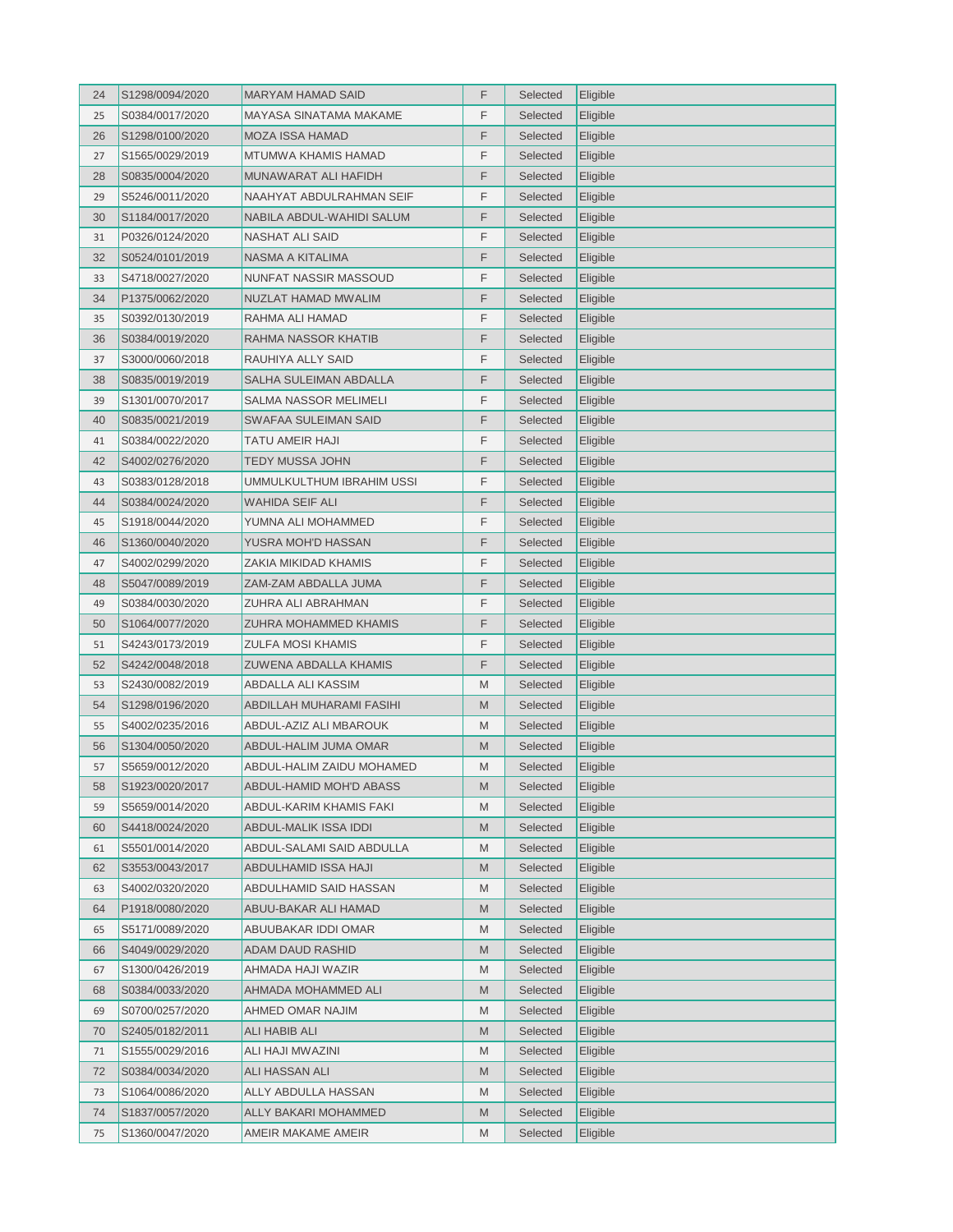| 76  | S4002/0358/2018 | AMOUR MSIM ABDALLA             | M | Selected | Eligible |
|-----|-----------------|--------------------------------|---|----------|----------|
| 77  | S2754/0120/2019 | ASLAM HAMISI OTHUMANI          | M | Selected | Eligible |
| 78  | S1755/0065/2020 | BAKAR NASSOR KHATIB            | M | Selected | Eligible |
| 79  | S4543/0044/2020 | COLLIN SHIKEY SAWE             | M | Selected | Eligible |
| 80  | S5151/0307/2020 | FAHAD SILIMA YUSSUF            | M | Selected | Eligible |
| 81  | S4217/0094/2020 | <b>FAIZ SAID SULEIMAN</b>      | M | Selected | Eligible |
| 82  | S3942/0072/2019 | GERVAS LABANI MWEMELA          | M | Selected | Eligible |
| 83  | S5046/0353/2020 | HAIDAR ALI OMAR                | M | Selected | Eligible |
| 84  | S0384/0040/2020 | HAJI AMEIR MAKAME              | M | Selected | Eligible |
| 85  | S0662/0099/2020 | HARITH JUMA SAID               | M | Selected | Eligible |
| 86  | S1048/0259/2020 | HASHIM OTHMAN SALUM            | M | Selected | Eligible |
| 87  | S4612/0098/2019 | HASSANI ALLY SULEIMANI         | M | Selected | Eligible |
| 88  | S0833/0258/2020 | HUSSEIN JUMA BAKAR             | M | Selected | Eligible |
| 89  | S0384/0041/2020 | HUSSEIN KASSIM HASSAN          | M | Selected | Eligible |
| 90  | S3000/0090/2020 | IBRAHIM KOMBO OMAR             | M | Selected | Eligible |
| 91  | S5151/0215/2017 | <b>IBRAHIM SHEHE IBRAHIM</b>   | M | Selected | Eligible |
| 92  | S1793/0069/2019 | IDRISA JUMA MOH'D              | M | Selected | Eligible |
| 93  | S2398/0138/2020 | ISMAIL MWINYI-MWAKA MASOUD     | M | Selected | Eligible |
| 94  | S5617/0026/2020 | JAMAL JABIR NASIB              | M | Selected | Eligible |
| 95  | S1048/0144/2018 | JOHN PAUL JOHN                 | M | Selected | Eligible |
| 96  | S4812/0222/2017 | JUNIOR K NCHIA                 | M | Selected | Eligible |
| 97  | S5387/0067/2020 | KASSIM SULEIMAN KASSIM         | M | Selected | Eligible |
| 98  | S4240/0416/2020 | KASSIM YUSSUF KASSIM           | M | Selected | Eligible |
| 99  | S0359/0133/2018 | KELVIN FESTO MTOMOLA           | M | Selected | Eligible |
| 100 | P0309/0044/2016 | KHALFAN ABRAHMAN AWEIS         | M | Selected | Eligible |
| 101 | S5498/0029/2020 | KHAMIS KOMBO KHAMIS            | M | Selected | Eligible |
| 102 | S1565/0040/2018 | KHAMIS SALIM KHAMIS            | M | Selected | Eligible |
| 103 | S0139/0084/2019 | LEWIS NYAMBAZI MAUYA           | M | Selected | Eligible |
| 104 | S2109/0044/2020 | MAGALI MADUHU MELI             | M | Selected | Eligible |
| 105 | S2398/0147/2020 | MAHIR MOHAMMED MBAROUK         | M | Selected | Eligible |
| 106 | S4681/0143/2013 | <b>MANFRED HASSAN</b>          | M | Selected | Eligible |
| 107 | S1766/0107/2020 | MANSOUR SALEH YUSSUF           | M | Selected | Eligible |
| 108 | S1408/0033/2019 | MATHEW SEVERINE CHIKOTI        | M | Selected | Eligible |
| 109 | S4240/0434/2020 | MBARAKA ALI SALUM              | M | Selected | Eligible |
| 110 | S5699/0017/2019 | <b>MBAROUK MUHAMADI KHATIB</b> | M | Selected | Eligible |
| 111 | S1235/0090/2008 | MICHAEL KISENA                 | M | Selected | Eligible |
| 112 | S1296/0187/2018 | MOH'D ABDALLA SAID             | M | Selected | Eligible |
| 113 | S5138/0110/2018 | <b>MOHAMED OMAR HUSSEIN</b>    | M | Selected | Eligible |
| 114 | S5387/0142/2019 | MOHAMMED AMOUR HAMAD           | M | Selected | Eligible |
| 115 | S4644/0162/2020 | MOHAMMED MWIDADI MOHAMMED      | M | Selected | Eligible |
| 116 | S1838/0056/2019 | MOHAMMED NASSOR ALI            | M | Selected | Eligible |
| 117 | S1352/0038/2020 | MUHAMMAD ALI HAJI              | M | Selected | Eligible |
| 118 | S4247/0114/2019 | MUHIDINI ZUBERI BAKARI         | M | Selected | Eligible |
| 119 | S5618/0014/2020 | MUJAHIDAT JUMA ZUBEIR          | M | Selected | Eligible |
| 120 | S0390/0236/2019 | MUKRIM MUSSA JUMA              | M | Selected | Eligible |
| 121 | S5171/0124/2020 | MUNIR MUSSA ALI                | M | Selected | Eligible |
| 122 | S1838/0043/2010 | NASIR KH ZUBEIR                | M | Selected | Eligible |
| 123 | S4644/0173/2020 | NOURDIN JUMA MUHSIN            | M | Selected | Eligible |
| 124 | S4638/0029/2020 | NYIKURA MAKURU NYAROBI         | M | Selected | Eligible |
| 125 | S3496/0243/2017 | OMAR ALI KASSIM                | M | Selected | Eligible |
| 126 | S1555/0048/2020 | OMAR SOUD MZEE                 | M | Selected | Eligible |
| 127 | S2201/0154/2012 | RAMADHANI ATHUMANI SHABANI     | M | Selected | Eligible |